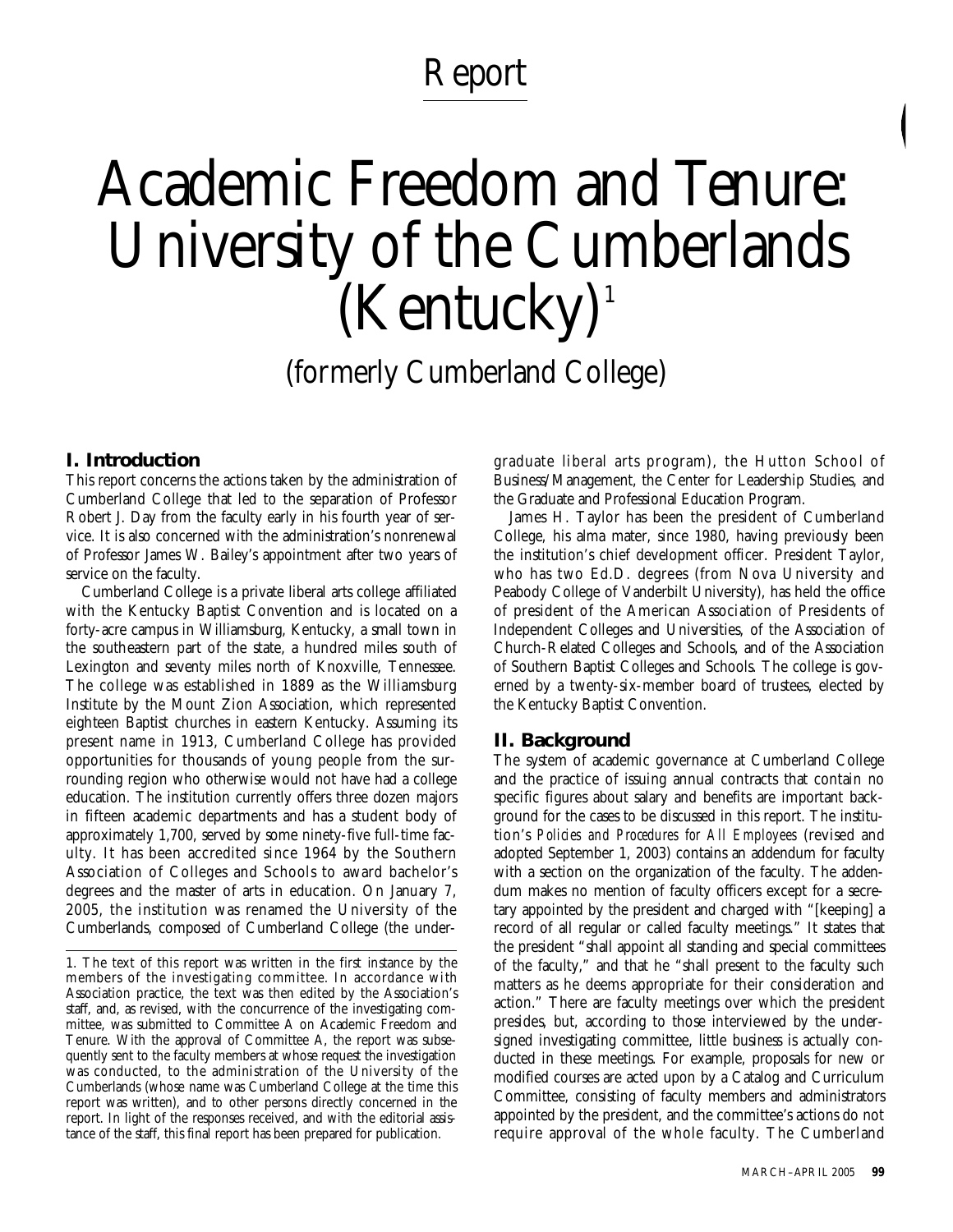College faculty therefore seems not to be afforded even the minimal responsibility for academic matters that is found at most other institutions of higher education. The college's regulations provide for faculty tenure but, as will be explained later in this report, they do not provide the procedural safeguards normally associated with tenure.

As noted above, annual contracts at Cumberland College, usually issued in February or March for the following academic year, have differed from faculty contracts at most other colleges and universities by not specifying salary or benefits for the coming year. Professor Day's contract for 2003–04, for example, included the following paragraph:

Compensation for this period will be determined during the first month of this contract period and will be defined by prevailing economic conditions and the current responsibilities of the above-named employee. The character of the employee's responsibilities during the period covered by this contract shall be at the discretion of the College.<sup>2</sup>

While the investigating committee is unaware of any case in which salaries had been reduced from what they had been the prior year, faculty members (and other employees) plainly have little recourse if they are dissatisfied with the salary and benefits designated once the term has begun.

The more immediate background for the cases to be discussed begins in August 2003, with rumors of staff layoffs, of deep cuts in benefits and programs, and of an increase in faculty workload. Many of the rumors were confirmed by President Taylor at a faculty meeting on August 22. Declaring a financial emergency and the need for "right-sizing," President Taylor presented a series of slides detailing the financial situation of the institution, including revenue streams, assets, and liabilities. The most troubling financial setback for faculty was the announcement of a substantial increase in health-insurance premiums for family coverage. The investigating committee was told that the premiums increased from \$82 a month in 2002–03 to \$380 a month in 2003–04, thus reducing total compensation for most faculty by almost \$3,600 for the year. The administration also carried out layoffs throughout the year, reportedly thirty or more, among the administrative and custodial staffs. No immediate cuts were made in the faculty, but some faculty members were not to be reappointed for the 2004–05 academic year. The athletic trainers program was to be abolished, with two persons who had taught in that program not reappointed. There was also the revelation that the college's loans and liabilities had increased by \$5 million (to \$35 million) over the previous year, but the faculty was apparently not provided with an explanation of the reasons for those increases. These developments, and the concerns that they occasioned, prompted Professor Robert Day to create a committee and a personal Web site to address these issues.

# **III. The Case of Professor Robert J. Day**

Robert Day graduated from Cumberland College in 1984, earning a B.A. degree in religion. His arrival at Cumberland as a first-year student in 1980 coincided with the appointment of James Taylor as the college's president. In fact, President Taylor had been instrumental in securing the funding that enabled Professor Day to enroll at Cumberland. "While a student at Cumberland," according to a posting (since withdrawn) on the college's official Web site, "Mr. Day cofounded the Mountain Outreach program, which draws on student volunteers to build homes and provide services for needy area families. In honor of his efforts, he received the T. J. Roberts Campus Leadership Award, given each year to the man of the junior class who manifests the greatest promise of service to society." In the words of a faculty colleague, Robert Day had been since his student days the "poster child" of Cumberland College, and Mountain Outreach has been a showcase service project.

After graduating from Cumberland, Professor Day earned two degrees from the Southern Baptist Theological Seminary in Louisville: the master of social work (1988) and the master of divinity (1999). He returned to Cumberland as an adjunct faculty member in 1999, and a year later he was appointed to a full-time position as assistant professor of social work. The return to Cumberland was, in Professor Day's words, a dream come true. By all measures he was successful as a teacher, adviser, and colleague. His department chair, Professor James Bailey, commended his work in teaching, professional activity, and institutional and community service. In 2002, he was one of two Cumberland faculty members chosen by the Student Government Association to receive the annual Honored Professor Award for "devot[ing] their time and energy to improving the quality of education and student life at the college." According to the account published in the college's student newspaper, Professor Day and his colleague had "displayed high levels of Christian values as well as a genuine interest in working with students on a personal level. They have worked diligently and selflessly to ensure that each student receives the best education possible."

As noted above, Professor Day reports that he and others were deeply concerned by the announcement of staff layoffs in fall 2003 and by the deep cuts in benefits and programs. He states that the lack of any significant structures of faculty governance and a general fear of pressing President Taylor for changes in benefits or for clearer explanations of the college's financial situation inhibited most faculty members from addressing the problems openly. He and some colleagues (who

<sup>2.</sup> Faculty contracts for 2004–05 have been revised, with an addition of the following phrase: "Your salary shall be no less than that paid to you under the terms of any present contract you have with the College."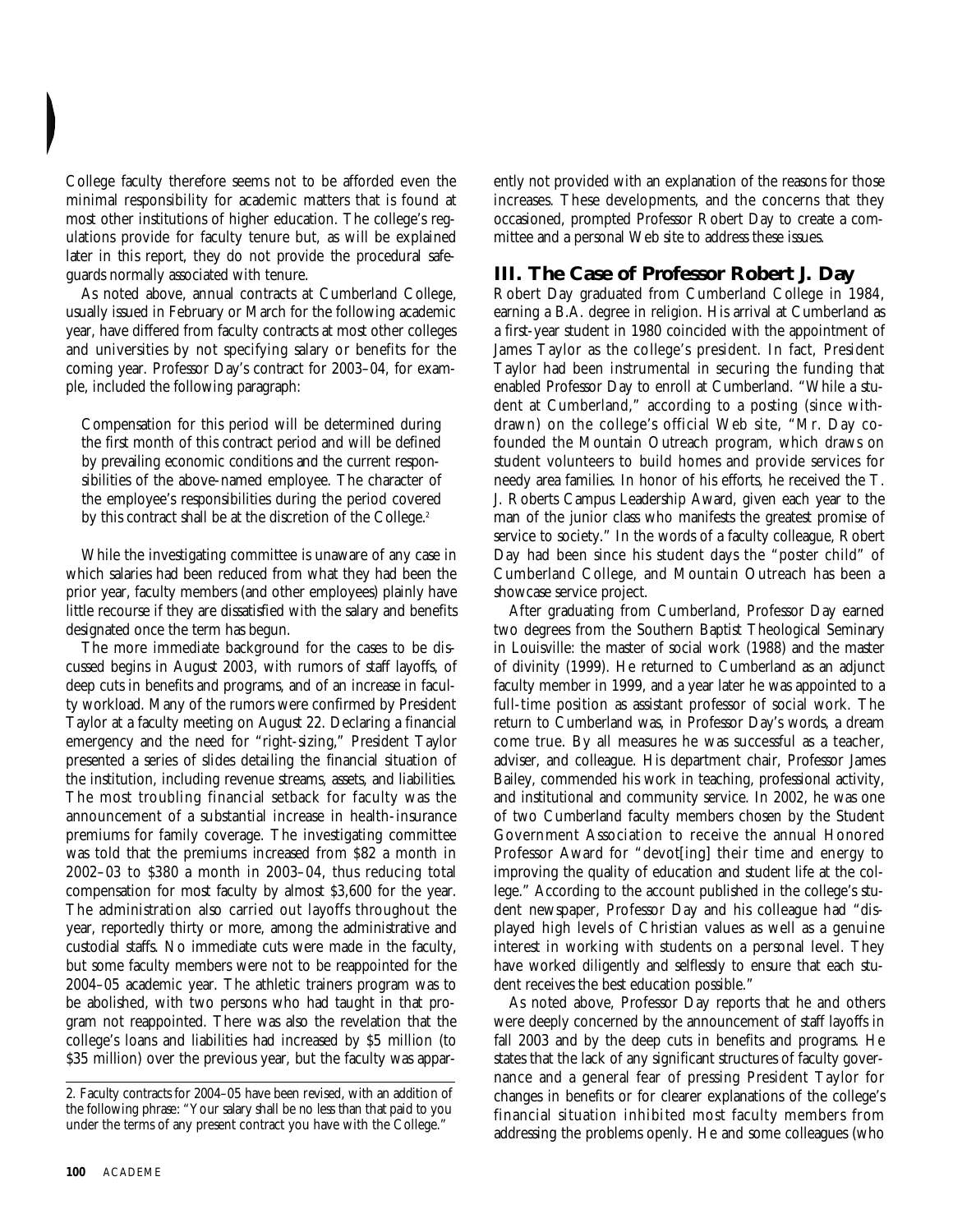have remained anonymous) established the Committee for Accountability and Reform in Education (known by its acronym, CARE). In early October, Professor Day, with the knowledge of his department chair, Professor Bailey, created an off-campus Web site (www.wecareforcumberland.com), not linked to the college's server, which called upon the administration to act on a series of "ten initiatives" advanced by CARE. "We present this material," Professor Day wrote, "in the hope that it will somehow help to restore Cumberland College to its historical roots. It is presented by those who care for Cumberland."

The ten initiatives were divided into two groups of five each, with the respective headings of "accountability" and "reform." The initiatives under accountability included calls for (1) a faculty-staff senate with representation on the board of trustees and in meetings of the college's vice presidents; (2) "a full financial disclosure of all income and expenditures, including all salaries, to be presented annually to the Faculty/Staff Senate"; (3) a separate "[b]udget for each department"; (4) annual contracts that include "a good-faith estimate of salary and benefits for the coming academic year, with any changes anticipated in the employee's job description"; and (5) a "published pay scale for all employees based on qualifications, experience, and tenure with increments for promotion."

The initiatives under the "reform" heading focused on Cumberland College's Christian heritage and called upon the administration to halt an alleged drift toward secularization. These initiatives, for example, pressed the administration to establish "a clear and undiluted Mission Statement establishing Christian faith, principles, values, and behavior as central to Cumberland's purpose," and a commitment to "hiring faculty and staff [who] profess a faith in Jesus Christ."

The initial Web site also included a list of twenty-one questions, mostly serious (for example, Why is Cumberland College \$35 million in debt? How was that money spent?), but some humorous or sarcastic (for example, Why are there so many clocks on campus? What is the obsession with traffic round-a-bouts?). At least three focused on President Taylor himself: Could President Taylor get a vote of confidence from his faculty? How did a man who had no experience in academia get to be president of the college? Why does the president of a Christian college belong to a secret society?<sup>3</sup> According to Professor Day, during the first week of the Web site's existence, October 6–13, 2003, it drew eighty-four visitors, with five or six of them posting messages in response.

About 12:30 p.m. on October 13, 2003, Professor Day returned to his office from lunch to find a voice-mail message from Sue Wake, vice president for institutional advancement and assistant to the president for administration, summoning him to a 4 p.m. meeting with the president. Professor Day

called Ms. Wake to confirm the appointment and asked about the purpose of the meeting. She reportedly replied, "E-mail messages and the Internet." At 12:50 p.m., Professor Day was in his office, making final preparations for his 1 p.m. class, when his department chair, Professor Bailey, stopped by with questions regarding the spring schedule of courses. Professor Day told him about the 4 p.m. meeting and asked if he knew what the meeting was about. Professor Bailey had heard nothing but promised to find out. He called Sue Weedman, associate academic dean, and she claimed to know nothing of the meeting, but a short time later she called Professor Bailey back and summoned him to a meeting in her office. When he arrived there, about 2:15 p.m., Donald Good, vice president for academic affairs and dean, was already seated.

There are conflicting reports regarding the intended purpose of the mid-afternoon meeting involving Professor Bailey, Dr. Good, and Ms. Weedman. Professor Bailey stated firmly to the investigating committee that the meeting was based on the assumption that Professor Day would be dismissed by President Taylor later that day. According to Professor Bailey, Dr. Good instructed him to make the necessary preparations to cover Professor Day's classes and his other duties after that day. He told the investigating committee that he asked Dr. Good and Ms. Weedman how likely it was that Professor Day would be dismissed; that the vice president responded, "it's all but certain"; and that Ms. Weedman gave a similar response, adding, "I've never seen [President Taylor] this mad before." Professor Bailey also told the committee that he specifically asked Dr. Good and Ms. Weedman whether President Taylor had the authority to dismiss Professor Day, and that Ms. Weedman replied, "Robert is not tenured, so he can do whatever he wants." Professor Bailey further stated to the committee that toward the end of the conversation, Dr. Good said, "I'll take a stroll down the hall later this afternoon and see how Dr. Taylor is feeling. Perhaps he has cooled off a bit." Professor Bailey said that he left the meeting virtually certain that Professor Day was to be dismissed, and that he as department chair had been instructed to make arrangements to cover his colleague's classes and other responsibilities.

Months later, Dr. Good was called to testify before the Kentucky Division of Unemployment Insurance in connection with Professor Day's subsequent application for unemployment benefits. According to the referee's decision pursuant to a hearing on January 7, 2004, Dr. Good testified "that there were no discussions of the claimant['s] being terminated, and that he did not know the possible outcome of the meeting between the claimant and the president to be held later that afternoon."

About 3:40 p.m. on October 13, 2003, Professor Day, who had been off campus doing errands following the conclusion of his 1 p.m. class, ran into Professor Bailey and asked what he

<sup>3.</sup> The "secret society" referred to here is the Masons.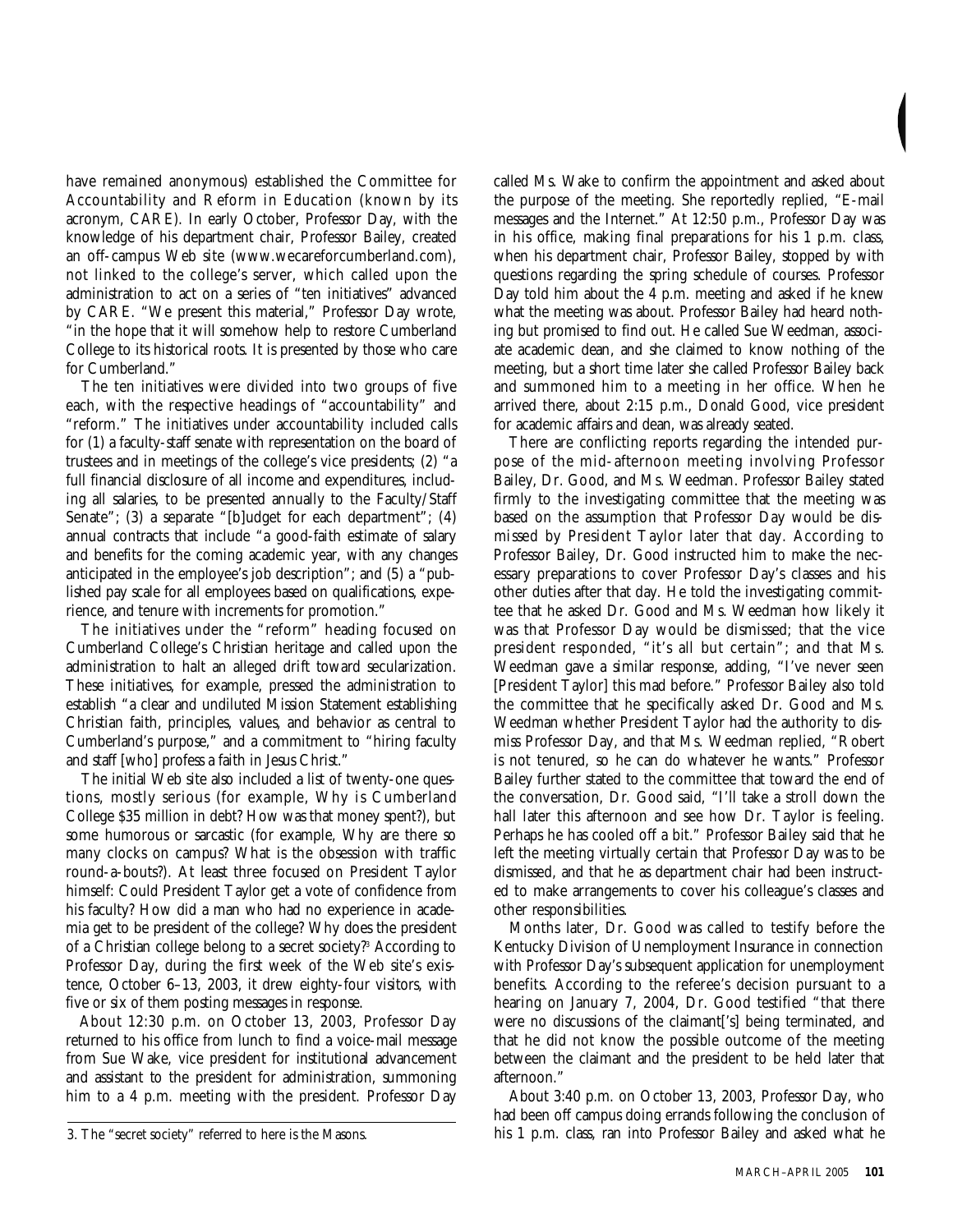had learned about the purpose of the 4 p.m. meeting. Professor Bailey responded, "They're going to fire you. I have been instructed by Good to find teaching replacements for your classes, both for the remainder of this term and for next spring." Professor Day arrived at the president's office at the appointed time. He encountered Dr. Taylor in the presence of Dr. Good, Ms. Wake, and Michael Colgrove, vice president for student affairs. Professor Day was unaccompanied. The meeting lasted less than five minutes, and, according to Professor Day's written recollections, developed roughly as follows:

Taylor: The first time I heard the name Robert Day was when Pastor Bridges called from Jellico saying, "I have this boy down here, doesn't have a penny to his name. What can you do for him?" (Pause) Didn't I let you go to school here for free for four years? Didn't you graduate without owing anything?

Day: I had about \$3,000 in student loans at the end, but that is about it.

Taylor: We have helped a lot of people, haven't we? Day: Yes, we have.

Taylor: I guess that doesn't matter to a Pharisee like you who thinks he knows the mind of God on everything.

Day: You're the one who knows more about playing God around here.

[At this point, President Taylor became angry and started to make a move as if he were going to get out of his chair.] Taylor (holding pages printed from the Web site): Did you start this Web site?

Day: Yes. (Pause) So are you going to fire me now?

Taylor: Is that what you want? (He may also have said, "Didn't you realize you could get fired for this?")

Day: I knew you'd find out eventually, and I assumed that is what would happen unless I am given an option.

Taylor: Do you want to resign?

Day: You mean I have a choice?

Taylor: We all have choices. Do you want to resign?

Day: Do I have that option?

Taylor (slowly and methodically, looking straight at Mr. Day): Do you want to resign?

Day: Yes.

Taylor: Leave immediately.

Day: Do I have at least to the end of the day to get my stuff from the office?

Taylor: You have to the end of the day.

Ms. Wake reportedly took notes of the meeting and provided a transcript of part of the meeting to the Kentucky Division of Unemployment Insurance. In her testimony at the January 7 hearing, she referred to an exchange of "pleasantries" at the outset but did not give details. Her transcript, provided to the investigating committee by Professor Day, recalled the meeting as follows:

After initial conversation regarding Dr. Taylor's recollection of how Mr. Day initially came to Cumberland College as a student [the following exchange took place]: Taylor: Are you responsible for the Web page? Day: Yes, I knew you'd find out eventually. Are you going to fire me? Taylor: I didn't say anything about that; you brought it up. Do you want to resign? Day: If I have a choice. Taylor: Sure, we all have choices. Day: Then, I resign. Taylor: Goodbye.

Mr. Day left the meeting and immediately returned to his department and told Professor Bailey and his other social work colleague, Professor Juanita Westerfield, what had just happened. He was already having second thoughts about the resignation. He reports having told them, "I think I made a mistake. I don't want to resign. He needs to fire me." This account was confirmed in the course of the investigating committee's interviews with Professors Bailey and Westerfield, who helped Professor Day pack his office paraphernalia into his car. When he ran out of room for his office chair, desk, and computer in the car, Professor Day asked if he could return the next day to get these items. Professor Bailey said that he could.

At 8 a.m. the next morning, Professor Day delivered to Professor Bailey the following memorandum addressed to President Taylor (with indicated copies to Professor Bailey and Dr. Good): "Per our conversation of 10/13/03, I would like to clarify my position. Under the pressure of the moment I spoke to[o] quickly. After reconsidering, I withdraw my verbal resignation." Later that day, Dr. Good responded in a brief memorandum to Professor Day as follows: "Your resignation was effective upon its receipt and acceptance by the President yesterday. Your employment terminated at that time." The vice president went on to order Professor Day "not [to] undertake to perform any further services on behalf of the College, including, but not limited to, meeting classes." Early that evening, some three hundred students held a protest rally on campus in support of Professor Day and began circulating a petition calling on the administration to reinstate him to the faculty. Professor Day attended the rally. Later that same evening, at a friend's house, Professor Day was served with a memorandum from President Taylor ordering him to stay off campus or face "prosecut[ion] for criminal trespassing." The memorandum was delivered to Professor Day by two City of Williamsburg police officers, who he says told him, "We know about your group and we don't want any trouble."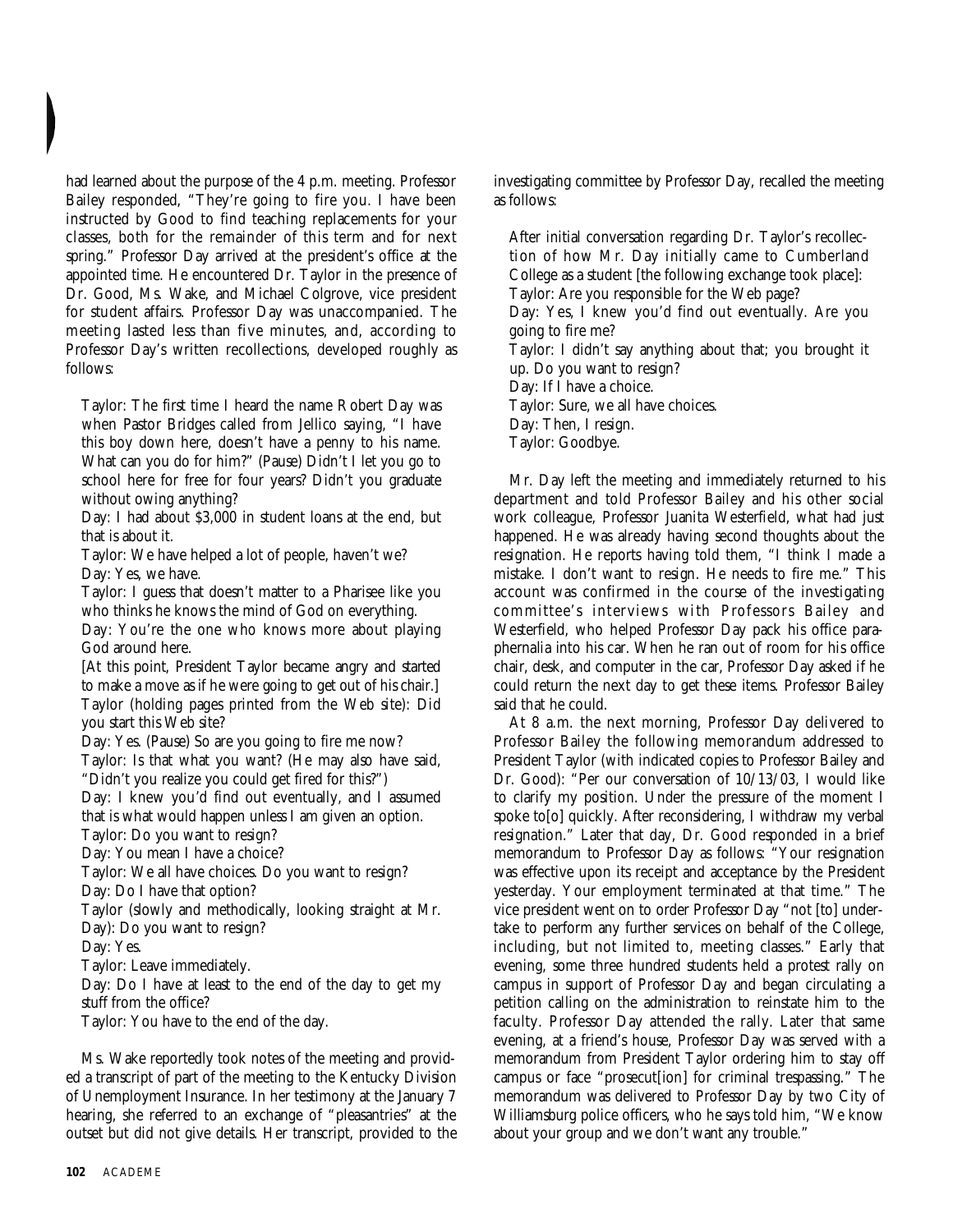The students' petition proved unavailing, as were Professor Day's own efforts to persuade the administration to reconsider its position. In the days following his separation from the faculty, Professor Day sought to work out an agreement with the administration regarding his status at the college. A message dated October 29, 2003, that he posted to the CARE Web site, stated:

Soon you will be hearing about a lawsuit brought against the college. Some will wonder why it has taken so long while others will wonder why a man who professes to love Cumberland College is taking it to court.

I want everyone to understand that I offered President Taylor a way out of this mess for both of us. Through Dr. Good, I offered to do three things to resolve the crisis. (1) Agree not to bring any kind of legal action against the school. (2) Shut down the Web site immediately. (3) Make a public apology to Dr. Taylor in front of the student body.

These actions would have stopped the negative publicity that is still hurting the college, protected it from any financial hardship a lawsuit would bring, and started a healing process for the whole college community.

Of course, in return I asked for three things. (1) Allow me to finish out the school year (with no promise of a contract for the next). (2) Establish a committee representing a broad spectrum of faculty and staff to discuss with the administration the issues CARE has raised about accountability. (3) Another committee consisting of faculty, alumni, and students to discuss the issues CARE raised about spiritual reform. I would not be on . . . either one of those committees (although I did state my desire to be on the second one).

At the time of Professor Day's separation from the faculty, he was teaching five classes and first-year orientation. After canceling his classes for a week, the administration reassigned them to others. The administration also retained his computer, which under agreement with the college, according to Professor Day, actually belonged to him, and it copied all of the files to a DVD disk, claiming that they were the college's property. Three of those interviewed by the investigating committee also reported that at an October 21 faculty meeting President Taylor made several unmistakable references to Professor Day, without mentioning him by name, calling him a "self-appointed Ayatollah," "Mullah Omar," and the "terrorist."

In the months following his separation from Cumberland College, Professor Day continued to maintain the CARE Web site, which came to draw thousands of visitors, many of whom left postings on the message board.<sup>4</sup> During the week of

October 13–20, 2003, according to Professor Day, the CARE site drew more than 7,000 visitors.

### **IV. The Case of Professor James W. Bailey**

Professor Bailey, who received a Ph.D. in social work from the University of Tennessee in 1997, joined the Cumberland College faculty in fall 2002 as assistant professor of social work and chair of the department, and thus was Robert Day's immediate administrative superior. He was the fourth chair of the department since the 1999–2000 academic year. He reports that his predecessors had departed largely as a result of conflicts with the administration having to do with securing accreditation by the Council on Social Work Education. During the course of the 2003–04 academic year, Professor Bailey, however reluctantly, became embroiled in the conflict between Professor Day and the administration. His refusal to bow to several administrative demands led finally to his being offered a "special" contract for the following academic year that he found totally unacceptable, as will be discussed below.

As has been noted, Professor Bailey spoke with Professor Day just prior to the latter's October 13 meeting with President Taylor and revealed what he understood to be the substance of his earlier meeting with Dr. Good and Ms. Weedman—namely, that Professor Day was to be dismissed at the meeting and that he (Professor Bailey) had been instructed to find replacements to take over Professor Day's courses and his other duties for the remainder of the academic year. President Taylor apparently did not know of this conversation prior to Professor Bailey's testimony at Professor Day's hearing on January 7, 2004, appealing the denial of unemployment compensation. Shortly after October 13, according to Professor Bailey, he received "talking points" from the college's attorney by way of a note from Dr. Good, suggesting that, in speaking to the press, he say something like, "I understand [Professor Day] resigned." Then, in preparation for the hearing on the unemployment appeal, at which Professors Day and Bailey as well as President Taylor, Dr. Good, and Ms. Wake would be called to testify, the president arranged for a meeting in his office to compare notes on what the various representatives from the college would testify. Professor Bailey, who had consulted with an attorney, refused to discuss his testimony in the meeting unless he were put under oath and deposed with both parties and their counsel present. According to Professor Bailey, the college's attorney accused him of insubordination and hinted that such behavior might jeopardize his position with the college. Professor Bailey's refusal to discuss his testimony beforehand and his substantive disagreement with Dr. Good over the content of his meeting with Dr. Good and Ms. Weedman on October 13 are two of the three matters that President Taylor was to cite in a memorandum of March 11, 2004, to Professor Bailey as examples of "poor performance" on his part.

<sup>4.</sup> The investigating committee learned that in late summer 2004, Professor Day closed down the Web site.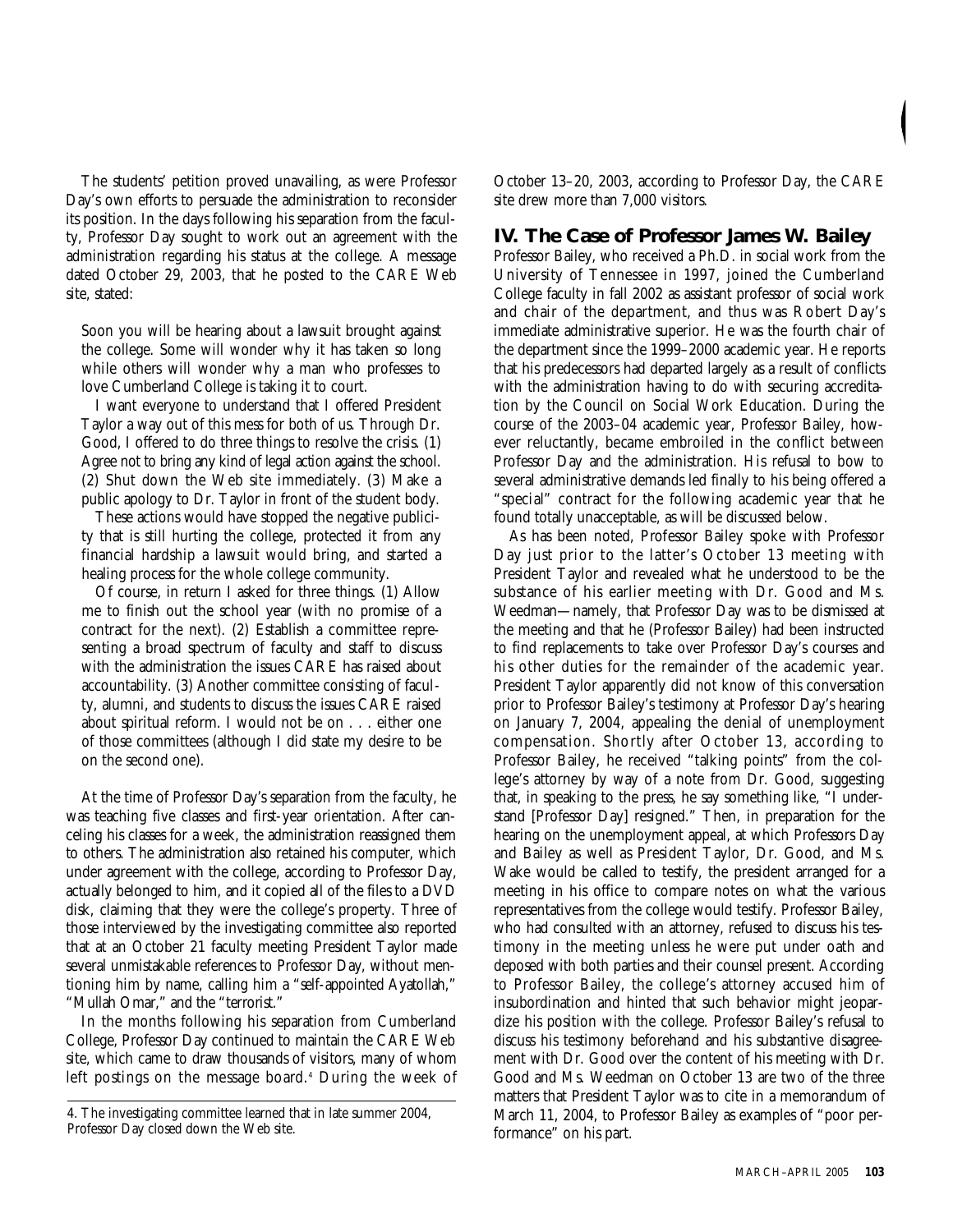The third example of allegedly poor performance came some weeks after the unemployment hearing. In an e-mail message dated January 21, 2004, Professor Bailey responded to a telephone message he had received the previous day from Dr. Good, "requesting that [he] contact Mr. Robert Day to obtain a list of his belongings that remain in his old office and then coordinate with the physical plant to gather those belongings and take them to his residence." Professor Bailey replied,

With all due respect, I propose that given the circumstances under which Mr. Day's alleged belongings have been retained and given the litigious nature of the dispute between [him] and Cumberland College, I do not believe it would be wise for me to become involved in such an action. . . . My position as Mr. Day's ex-department chair has already placed me in the middle of a dispute over the circumstances regarding Mr. Day's departure and I will not willingly enter another situation with a high probability for additional controversy. Thus, I respectfully decline to act on your request.

Dr. Good did not reply, but President Taylor did in a letter to Professor Bailey dated January 22:

Dr. Good has advised me that you refused to assist the College, as Dr. Good requested, in the transfer to Mr. Day of items of his personal property which he has not removed from his office. I am disappointed by this report.

I consider Dr. Good's request of you to have been reasonable and your refusal unacceptable. The College will proceed in regard to Mr. Day's personal property without your assistance. Understand that in the future I will expect you to cooperate with the administration of which you are a part.

Professor Bailey's refusal to comply with the vice president's request clearly angered both Dr. Good and President Taylor and would have serious consequences for Professor Bailey.

Enclosed with the memorandum that President Taylor sent to Professor Bailey on March 11, 2004, was a contract offer from the college for the following academic year. In his memorandum, the president described the document as "not the standard contract being offered to faculty." He added:

I ask you to sign this contract if you wish to accept this offer and return the signed contract to me within ten business days of the date the contract was signed by me on behalf of the College. If the contract is not signed by you and delivered to me by this date, the offer is revoked, and this letter shall constitute written notice that your appointment to the faculty will not be renewed, and at the conclusion of the present term of appointment your employment will end.

I am giving you this letter in order to specifically explain the College's decision to make you this offer of a special contract. I have been dissatisfied with your performance. However, rather than simply give you notice of nonrenewal and allow your employment to end at the conclusion of the present appointment, I am willing to offer you a new contract but with the College's reserving the right to terminate it at any time without cause. It is my hope that your performance will prove to be satisfactory and the College will not decide to exercise that termination right.

Dr. Taylor went on to describe what he characterized as "three instances of poor performance," already noted above, on Professor Bailey's part during the 2003–04 academic year, all of them having to do with his conduct in relation to the Day case. With regard to one of these instances President Taylor charged Professor Bailey with "insubordination" for having refused to follow the "reasonable directive" issued by Vice President Good on arranging for Professor Day to obtain his remaining personal property. The president's memorandum concluded, "If you accept the offered contract, I will expect you to fulfill your duties to the College in good faith, with loyalty to this institution, and I will expect you to perform those duties assigned to you by me or by Dr. Good. If you cannot agree to act in accord with these expectations, I will assume you will not sign the offered contract."

As President Taylor had indicated, the first paragraph of Professor Bailey's contract read as follows:

This is a special contract, not made in the regular course of the College's faculty employment. Notwithstanding any provision in this Agreement to the contrary, or any customs, practice, or policy statement, the College may terminate this agreement at any time and without cause, by giving you written notice to that effect, and your employment shall thereupon immediately be terminated and all your rights and the College's duties under this agreement shall immediately cease.

Professor Bailey reports a bizarre twist to this affair. The contract offer and the president's cover memorandum were delivered to him by Dr. Good, who took the occasion to say that the special contract was from the college's attorney, not from President Taylor or Dr. Good. He also sought to reassure Professor Bailey that contracts are not personal matters, and that both he and President Taylor were pleased with his overall performance. In that connection, he cited a conversation he had with President Taylor the day before while the two were traveling together to and from Lexington. After reading the letter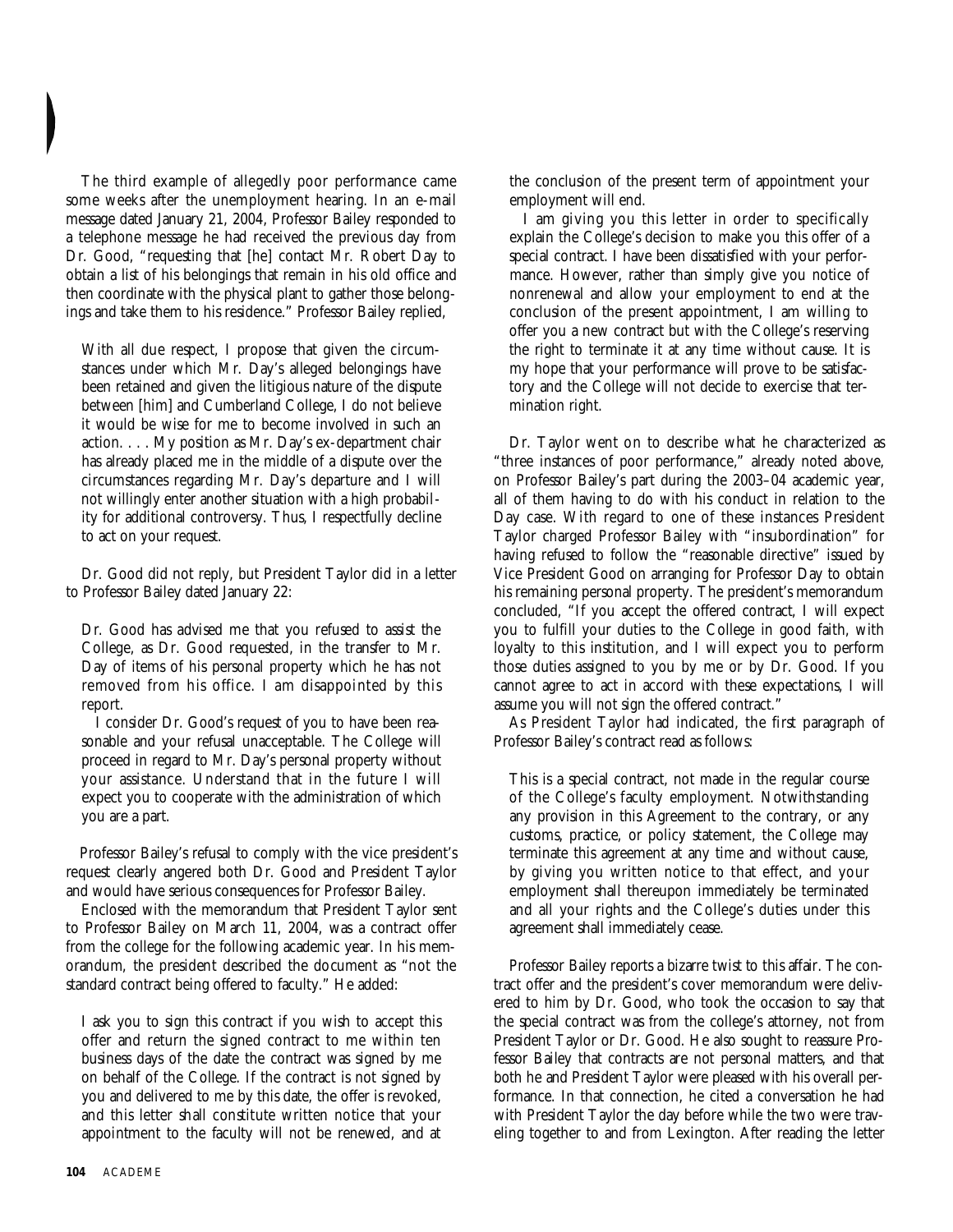and the contract offer, Professor Bailey responded to Dr. Good in an e-mail message sent the next morning: "Unfortunately, I do not agree with your statement that the content of the contract and cover letter are not personal matters. Nor do I agree with your assertion that the fact that the college's attorney wrote the letter exculpates President Taylor from responsibility for its content."

After consulting with an attorney, Professor Bailey responded sharply to the contract offer and to the president's memorandum in a nine-page single-spaced letter of his own that sought to challenge what he termed the "baseless and spurious conclusion about my professional performance" during the past year and the "distorted and sometimes fabricated version of the facts." He complained about the "intimidation tactics" by President Taylor and the college's counsel in connection with his testimony at Professor Day's unemployment hearing. "[I]t is evident," he observed, "that Cumberland College has elected to 'single me out' and is discriminatorily treating me, in part because I refused to sacrifice my integrity in order to stay in your graces. On several occasions you and Dr. Good have required that I take actions that would have been unethical." As for the "nonstandard elements of the contract" proffered to him, notably "the clause allowing [the administration] to terminate [his] employment without cause at any time," Professor Bailey further observed that "the document is a thinly veiled attempt to dissuade me from continuing my employment at the college. I can only conclude that you have chosen this course of action because you have concluded that I represent some type of threat to you and your administration." He ended the letter with these remarks:

In conclusion, I must emphasize that I did not willingly become involved in the dispute that may exist concerning Mr. Robert Day and you. I became involved because you chose a course of action and then gave me the job of cleaning up the mess it left in the Social Work Department. I believe that the most basic reason for the creation of the Memorandum and Contract is the realization that I will stand by my moral, ethical, and religious convictions regardless of the consequences. Moreover, I will not sit idly by and allow the truth to be manipulated in order to hide the facts or allow you to try and influence my words and my actions.

Neither President Taylor nor Dr. Good responded. With Professor Bailey's having rejected the terms and conditions set forth in the contract offer, his affiliation with Cumberland College ceased at the end of the spring semester.

# **V. The Association's Involvement**

Professor Day first sought the Association's advice and assistance in mid-November 2003. After reviewing the documents he submitted relating to his situation, the Washington office staff wrote to the administration on December 11, setting forth the Association's concerns about issues of academic freedom and academic due process posed by the case. That letter and a subsequent one, dated January 7, 2004, written in response to President Taylor's reply of December 17 (to be discussed below), questioned whether Professor Day's oral resignation had not, in effect, been coerced and also questioned the president's refusal to accept Professor Day's statement, submitted in writing less than twenty-four hours later, that upon further consideration he did not wish to resign. "Had you accepted the withdrawal," the staff wrote, "and had you wished to dismiss Professor Day prior to the expiration of his existing appointment, then, under procedural standards widely adopted in the general academic community, it was incumbent upon you to assume the burden of demonstrating adequacy of cause in a hearing of record before an elected faculty body." The letter went on to emphasize the staff's concern over Professor Day's allegation that his removal from the faculty was prompted by his activities—dissenting from the policies and actions of the Cumberland College administration—that warranted protection under principles of academic freedom. In his responses to the staff's two letters (the second response was dated January 17, 2004), President Taylor rejected the position the staff had taken on the issues raised by Professor Day's case.<sup>5</sup>

With the staff's concerns relating to the case of Professor Day remaining unresolved, the general secretary authorized the appointment of an ad hoc investigating committee, and the staff so informed President Taylor by letter of April 2. In that letter the staff, having recently learned of the administration's action against Professor Bailey, indicated that the investigating committee would be dealing with his case as well. Responding by letter of April 8, President Taylor notified the staff that his administration was not willing to cooperate with the investigation, and that the members of the committee would not be welcome on the Cumberland College campus. He wrote as follows:

Cumberland College has no relationship with your Association. Therefore, the College will not receive any committee the Association may appoint . . . . Members of any such committee or employees or agents of the Association should not understand themselves to be invitees to the College's campus for this or any other purpose.

As President of Cumberland College, I am accountable only to the Board of Trustees of Cumberland College. . . . The College is an autonomous academic institution with no duty, and no desire, to subject its policies, practices, and judgments to the review of your Association.

Cumberland College enjoys the academic freedom to choose who will teach what to whom. Therefore, your

<sup>5.</sup> The president's letters are discussed more fully below, especially in Section VI.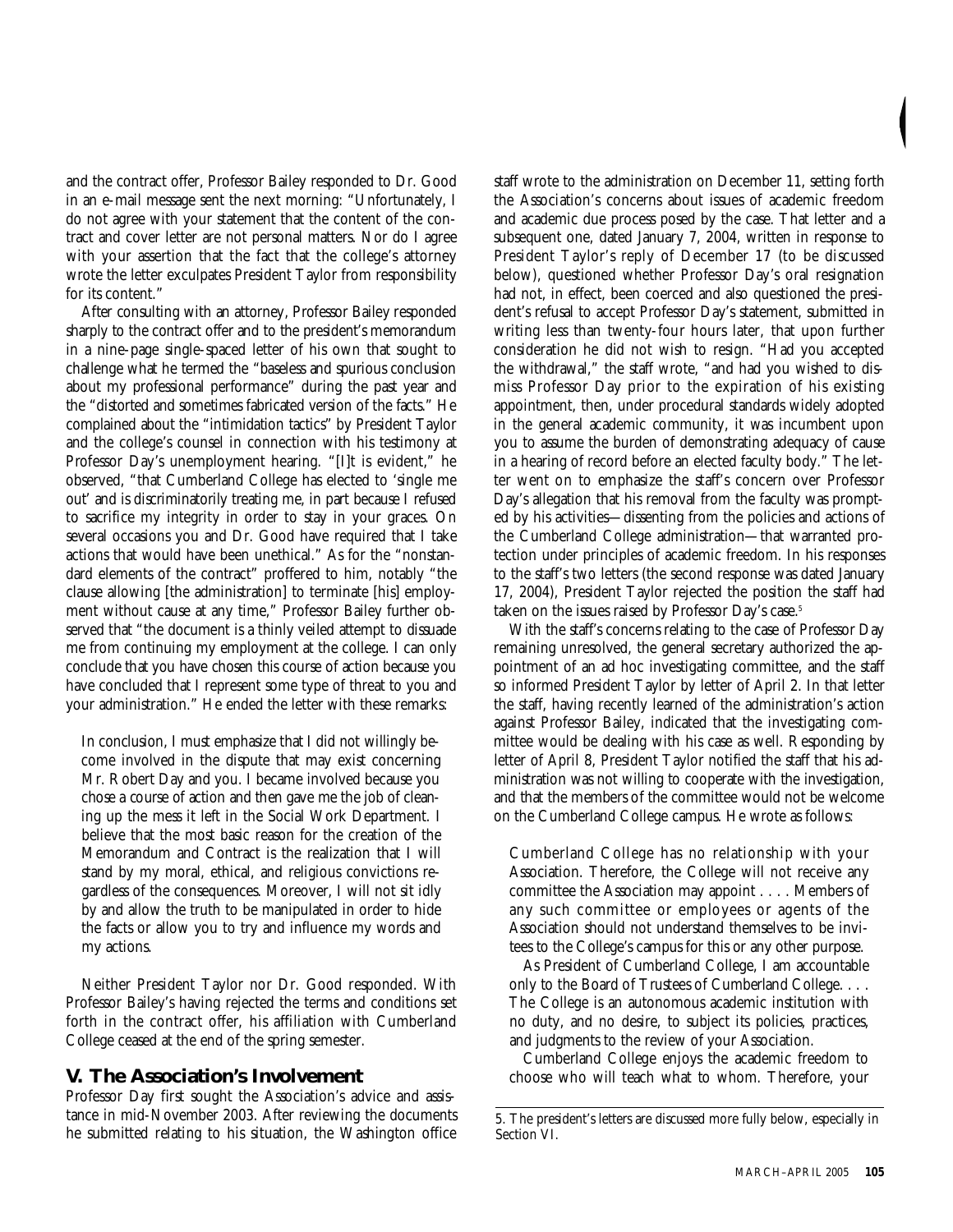Association's opinions, counsel, and advice on the subject of the College's employment policies and practices are totally gratuitous and irrelevant.

A further letter from the staff, dated April 21, asked President Taylor to reconsider his position and informed him of the composition of the undersigned investigating committee and of the dates planned for its visit. The president reaffirmed his unwillingness to meet with the committee.

The investigating committee visited the Williamsburg, Kentucky, area on July 15 and 16, 2004. On the day prior to the visit, the chair of the committee called President Taylor to ask him once again to cooperate with the investigation. The committee chair identified himself to the president's receptionist, who stated that President Taylor was on vacation and unable to accept the call.

Interviews were conducted at a site about twenty-five miles from Williamsburg, as several of those who had indicated a willingness to meet with the committee also expressed fear of reprisals if the administration learned of their doing so. The investigating committee interviewed Professors Day and Bailey as well as several other current and former members of the faculty.

# **VI. Issues**

The issues of concern to the investigating committee in the Day and Bailey cases are those that follow.

#### **1. THE DAY CASE: RESIGNATION OR DISMISSAL?**

As noted above, Professor Day, summoned to a meeting in the office of President Taylor at 4 p.m. on October 13, 2003, where three other senior administrative officers were also present, arrived with the understanding—conveyed to him twenty minutes earlier by his department chair—that the president apparently intended to terminate his services forthwith. During the course of his brief exchange with President Taylor, Professor Day, after reportedly having asked if he was going to be fired, was offered the opportunity to resign from the faculty instead. In his response, he indicated that he preferred to resign. Professor Day told the investigating committee that the choice of resigning instead of being dismissed caught him by surprise, and in the moment it appeared better to resign, especially if he were to seek another academic position. He said that, as he left the meeting, he thought he had made a mistake and minutes later told his immediate colleagues so, but, when he attempted the next morning to withdraw his oral resignation, the administration rejected his attempt.

In its initial letter to President Taylor, the Association's staff raised concerns about the oral resignation and the administration's refusal to accept Professor Day's attempted rescission. President Taylor conveyed his position in a letter to the staff dated December 17, 2003:

1. If one who is under contract with the College for a period of time, for example, as a result of an annual appointment to the faculty, resigns before the expiration of that time, I am satisfied that the College is within its rights to accept the resignation. I believe there would be a consensus on that proposition throughout academia.

2. When one's resignation is accepted by the College, the employment relationship is terminated, the contract being mutually rescinded. The employment relationship could only be reestablished by the agreement of both parties.

3. In the event a faculty member resigned during the term of his or her contract and subsequently sought to be reappointed to the faculty, however promptly that change in position might come on the heels of his or her resignation, and regardless of the faculty member's performance in the past, I think I would begin my evaluation of this application by questioning how steadfast the faculty member's commitment to the institution and its students appeared to be. 4. If Cumberland College were to undertake to terminate a faculty member for breach of contract prior to the expiration of the term of his or her appointment, the College would follow its procedures. . . . These procedures assure faculty fair process.

5. However, if a faculty member resigned during the term of his or her appointment, and that resignation was accepted by the College, it would be irrelevant to examine the procedures the College has or does not have when it comes to the termination of faculty prior to the expiration of the term of the appointment.

The Kentucky Division of Unemployment Insurance subsequently determined that Professor Day's resignation was voluntary and provided grounds for denying his application for unemployment benefits. He appealed the rejection of his application, asserting that his resignation was a constructive separation—that it had in fact been coerced by the threat of dismissal. The appeal was denied. The appeals referee found that President Taylor had uttered no explicit threat of dismissal, and that it was Professor Day rather than the president who first mentioned dismissal at the October 13 meeting. The referee accepted as fact that Professor Day went to the meeting believing he would be dismissed, but the referee considered this to be irrelevant, because the resignation was offered without any explicit threat of dismissal by the administration.

Professor Day, perceiving that he had a choice between being dismissed and resigning, offered his resignation in the meeting with President Taylor, and it was immediately accepted. The investigating committee questions, however, whether the resignation was in fact voluntary and uncoerced. Consider the attendant circumstances of Professor Day's resignation:

1. He was summoned to a meeting with the president without having been told its exact purpose.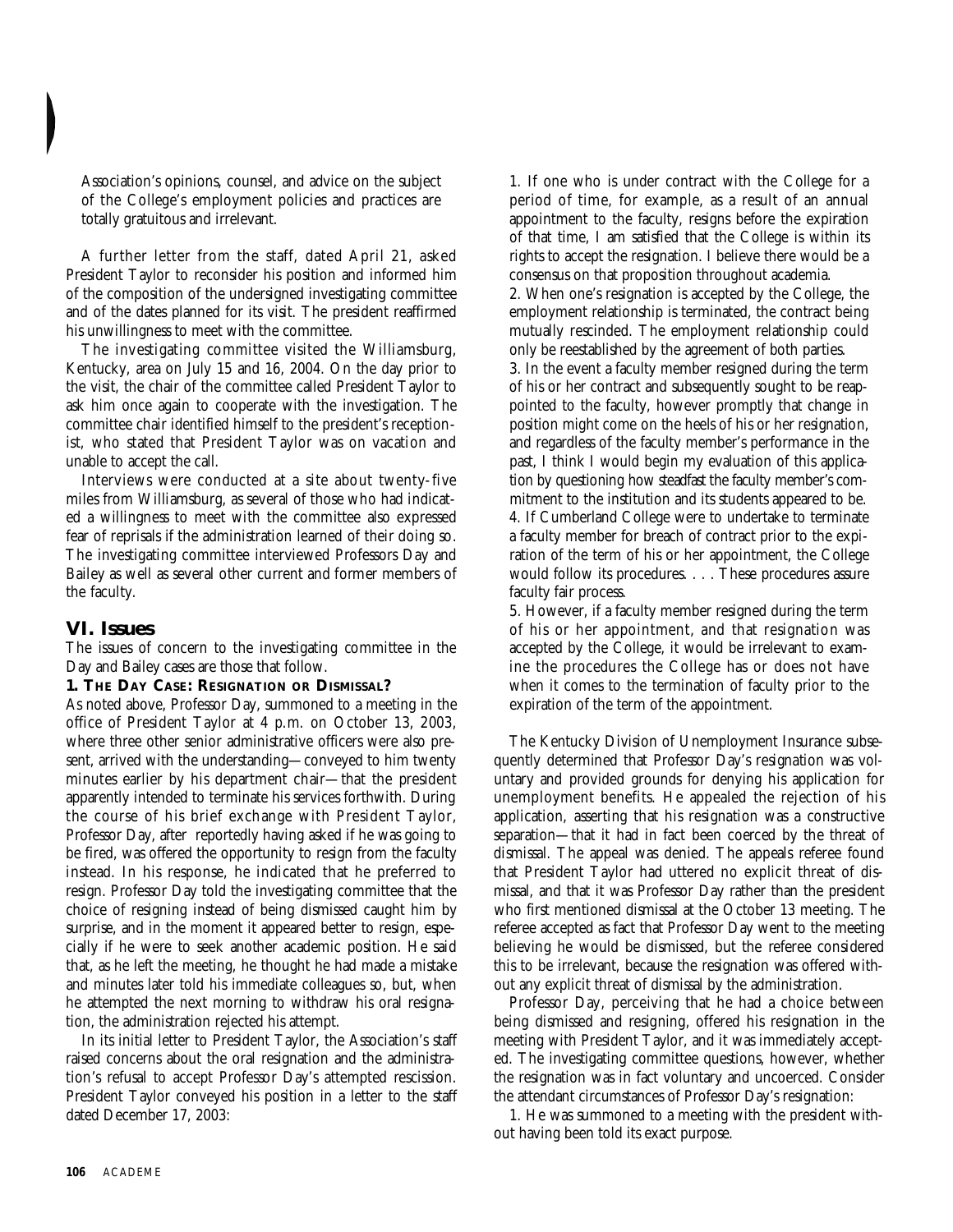2. A scant twenty minutes before the meeting, Professor Day's department chair, Professor Bailey, told him that the administration intended to dismiss him from the faculty.

3. Professor Day arrived at the meeting unaccompanied, believing that by the time the meeting was over, his service on the faculty would be at an end. He found himself face to face not only with President Taylor but also with three vice presidents. In a meeting that reportedly lasted less than five minutes, the president referred to the Web site but did not say why he objected to it.

4. In the face of a threat of immediate dismissal, President Taylor's reported question asking Professor Day if he wanted to be fired may have seemed to offer Professor Day a less unpalatable alternative. Given the intimidating situation for Professor Day, however, confronting four top administrators right after having been told by his department chair that he was going to be dismissed, the investigating committee finds untenable the proposition that Professor Day had any real options.

5. If there really were a choice that did not involve Professor Day's immediate separation, the investigating committee would find it difficult to understand the administration's refusal to accept Professor Day's rescission of his oral resignation the following morning.

It was not unreasonable for President Taylor to believe that the institution and he himself were under direct attack through the CARE Web site, to have responded sharply to what Professor Day had done, and to have criticized the latter's judgment with respect to the issues he had raised and the manner in which he had raised them. But, rather than enter into discussion with Professor Day and try to reach a possible accommodation, President Taylor, in his seeming eagerness to seize on Professor Day's resignation as final, summarily foreclosed any further discussion of the matter not only on the day that they met in his office but also some days later when (as noted above) Professor Day reports having initiated efforts to reach an agreement with the administration that would have included his shutting down the Web site and making a public apology to the president in front of the student body. The investigating committee believes that no faculty member should have to choose—as Professor Day did in this case between resigning his position or facing immediate discharge. The committee finds that Professor Day's oral resignation was effectively coerced, and that the administration's implementation of it was tantamount to dismissing him. The committee believes that the administration should have accepted Professor Day's retraction of his oral resignation, and then, if it so chose, assumed the burden of demonstrating, before an elected faculty body, adequacy of cause for his dismissal.

#### **2. THE DAY CASE: PROCEDURAL STANDARDS**

C umberland College's *Policies and Procedures for All Employees* (which include the faculty) states in the opening paragraph that

"the President as an agent of the College reserves the right to modify, eliminate, and add to the contents of this Document at any time. The College's interpretations of its policies shall not be affected by the interpretation of the policies of other institutions even though the policies may be similar or even identical." The document goes on to provide, in a section headed "grievances," that "if any employee feels that he has been unfairly treated in any way, including the terms and conditions of his employment, . . . nonrenewal of his appointment on the faculty, . . . termination of employment, . . . or in any other matter," the employee may seek review through a series of administrative appeals, culminating with the president, who "shall review the grievance and make a final decision regarding it." (The new standard contract issued to continuing members of the faculty in spring 2004 also refers to this grievance process.) In addition, the college's addendum for faculty in the *Policies and Procedures* provides that "the dismissal of a nontenured faculty member before the end of the academic year for which he has been appointed or of a tenured faculty member before the date of retirement is called 'dismissal for cause' and is taken with great and serious care." The document is silent regarding the procedures to be followed in a dismissal for cause, but the new faculty contracts issued for the 2004–05 academic year do include provisions relating to dismissal procedures. Under paragraph six, "you may be dismissed from the faculty and all your rights under this Agreement and your employment terminated prior to the expiration of the term of this agreement . . . upon the finding by the College of 'adequate cause.'" Paragraph eight goes on to provide that "in the event the College determines that termination shall occur, you will be advised in writing of the basis of that termination and you will be afforded the opportunity to be heard by the President or the President's designee. Dismissal for adequate cause or breach of contract shall occur after great and serious care." Like the addendum for faculty, the contract makes no provision in a dismissal for cause for a hearing before a faculty body and is silent regarding burden of proof.

The grievance procedures set forth in Cumberland College's *Policies and Procedures for All Employees* and the addendum for faculty and also referenced in faculty contracts thus fall severely short of the standards called for by the AAUP in a dismissal proceeding: that the administration establish cause for dismissal in a hearing of record before an elected faculty body.<sup>6</sup> President Taylor's insistence that Professor Day had resigned obviated the need, as the administration saw the matter, for any procedures. The investigating committee, however, finds it unconscionable that the president allowed their meeting to move so immediately and abruptly to the matter of Professor Day's resignation that the meeting ended, in less than five

<sup>6.</sup> See the 1940 *Statement of Principles on Academic Freedom and Tenure* and the 1958 *Statement on Procedural Standards in Faculty Dismissal Proceedings,* both jointly formulated by the AAUP and the Association of American Colleges and Universities.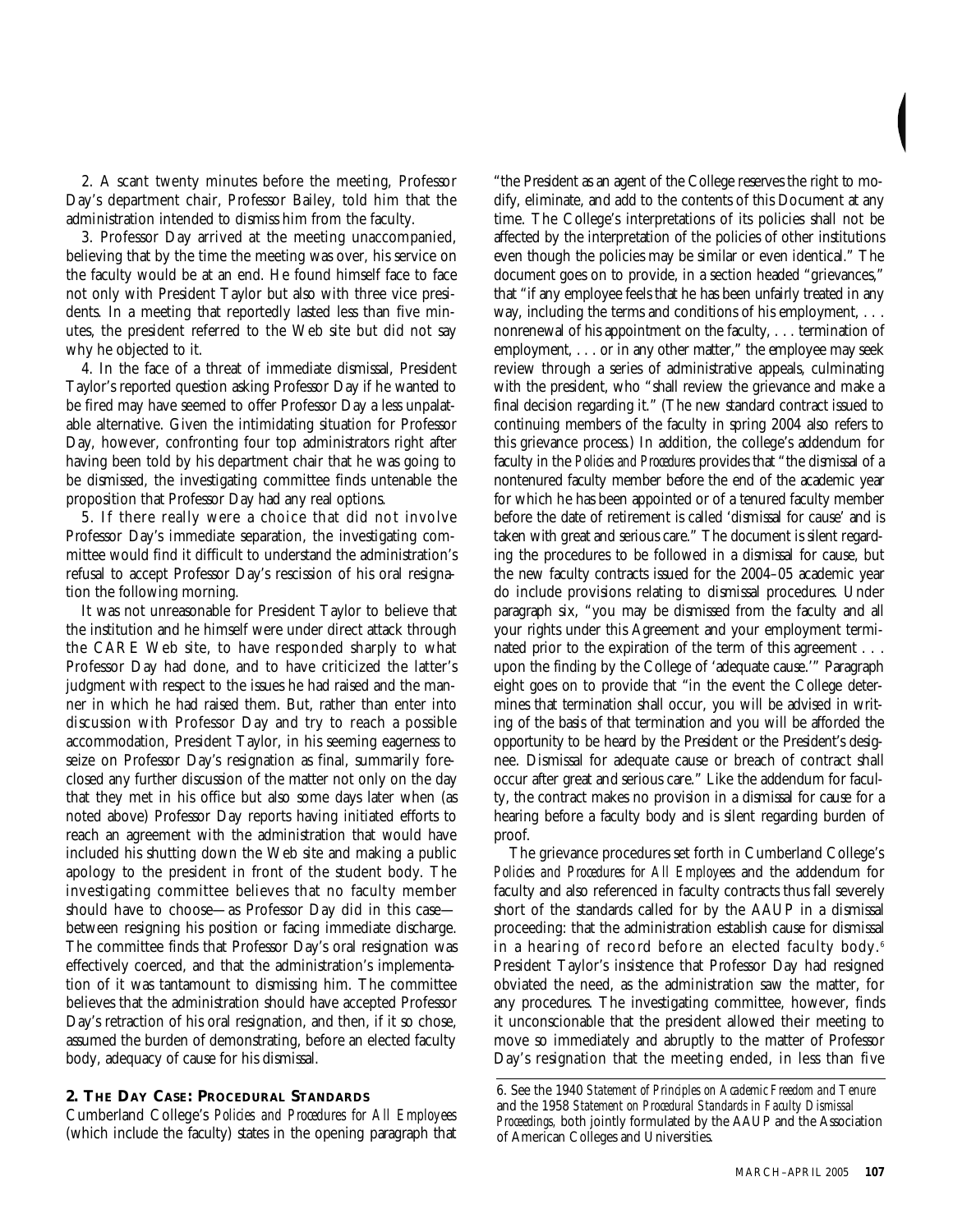minutes, without any meaningful conversation about the administration's problem with the Web site. This action was hardly consistent with the college's own policies that call for "great and serious care" in such matters.

It is all too evident that the president of Cumberland College, who "reserves the right to modify, eliminate, and add to the . . . [*Policies and Procedures for All Employees*] at any time," has inordinate power. The investigating committee sees the president's handling of the Day case as a reflection of the larger problem noted earlier in this report, of the absence of any effective faculty role in academic governance. The current and former faculty members interviewed by the investigating committee, including Professors Day and Bailey, knew nothing of a hearing before a faculty body, and all assumed that the only available process of appeal against a perceived wrong was the administrative chain of command from department chair to the vice president for academic affairs to the president. Those interviewed expressed some confidence about speaking with their department chair, but they conveyed a powerful reticence to file a formal appeal that would eventually go to the president.

#### **3. THE DAY CASE: ACADEMIC FREEDOM**

The Association's 1994 statement *On the Relationship of Faculty Governance to Academic Freedom* recognizes that "[t]he academic freedom of faculty members includes the freedom to express their views on matters having to do with their institution and its policies," and that academic freedom is an "essential [condition] for effective governance." According to the statement, "the protection of the academic freedom of faculty members in addressing issues of institutional governance is a prerequisite for the practice of governance unhampered by fear of retribution." The document goes on to state that "it is . . . essential that faculty members have the academic freedom to express their professional opinions without fear of reprisal." Regulation 5(a) of the Association's *Recommended Institutional Regulations on Academic Freedom and Tenure* further provides that "adequate cause for a dismissal will be related, directly and substantially, to the fitness of faculty members in their professional capacities as teachers and researchers. Dismissal will not be used to restrain faculty members in their exercise of academic freedom or other rights of American citizens."

The addendum for faculty in Cumberland College's *Policies and Procedures* includes a section on academic freedom that reproduces most of the "academic freedom" provisions in the 1940 *Statement of Principles.* The policy on dismissal for cause also includes a sentence similar to the above-cited provision in Regulation 5(a) of the *Recommended Institutional Regulations:* "Dismissal will not be used to interfere with a teacher's academic freedom as defined later in this document." More pertinent in Professor Day's case, however, are statements setting forth provisions that might, under some interpretations, violate a faculty member's academic freedom. Among the grounds for dismissal set forth

in the college's official policies and in the annual contract is one identified as "insubordination, generally defined to be disobedience of reasonable orders." The *Policies and Procedures for All Employees* demands "a sense of loyalty to the institution," and the new faculty contract requires a faculty member to agree to "work as a cooperative, collegial, and loyal member of [his or her] department, division, and the College as a whole." Judgments on whether a faculty member has breached these provisions are presumably left to the administration's discretion.

The investigating committee faced a major difficulty in addressing the question whether the administration's action in Professor Day's case resulted from considerations that violated his academic freedom. President Taylor never brought a specific charge against Professor Day, nor has he anywhere, to the committee's knowledge, stated the reasons why Professor Day's Web site incurred his hostility. Was it particular postings to the site or its mere existence that led the president to summon Professor Day to a meeting and get him to resign? Did he see the Web site itself as an instance of insubordination? As libelous? As a violation of Professor Day's pledge of collegiality and loyalty? In addressing the issue of academic freedom, the committee considered three questions: (1) Does material posted to a Web site, not connected to the college's server, come within the ambit of academic freedom as understood under AAUP standards? (2) Did the CARE Web site, established and maintained primarily by Professor Day, include inappropriate material that violated his responsibility to the institution? (3) Did the Web site or its contents demonstrate the unfitness of Professor Day for his faculty position?

If Professor Day had presented his ten initiatives and twentyone questions in a faculty meeting or published them in a campus newsletter or posted them on an electronic discussion board accessible only on campus, his speech would have been protected under principles of academic freedom cited above. Does the same hold for the Internet, which is almost instantly accessible to millions of people worldwide? While expression in cyberspace is obviously different from print or oral expression, especially in

<sup>7.</sup> According to the Association's 2004 report *Academic Freedom and Electronic Communications:*

Whatever problems the physical environment may present for drawing lines between on- and off-campus statements become unmanageable in cyberspace. Are statements posted on a faculty member's home page "intramural" or "extramural"? And does it matter whether a particular statement was entered from the professor's home or office computer—or partly from each? Given these uncertainties, the [distinction between "intramural" and] "extramural utterances" . . . simply should not apply to electronic communications, even though the central principles of faculty responsibility to colleagues and community are no less fully applicable in a digital environment. The accident of where a professor happens to be when he or she "utters" a statement bound for the Internet should have no bearing on any judgments made about possible departure from accepted canons of responsibility.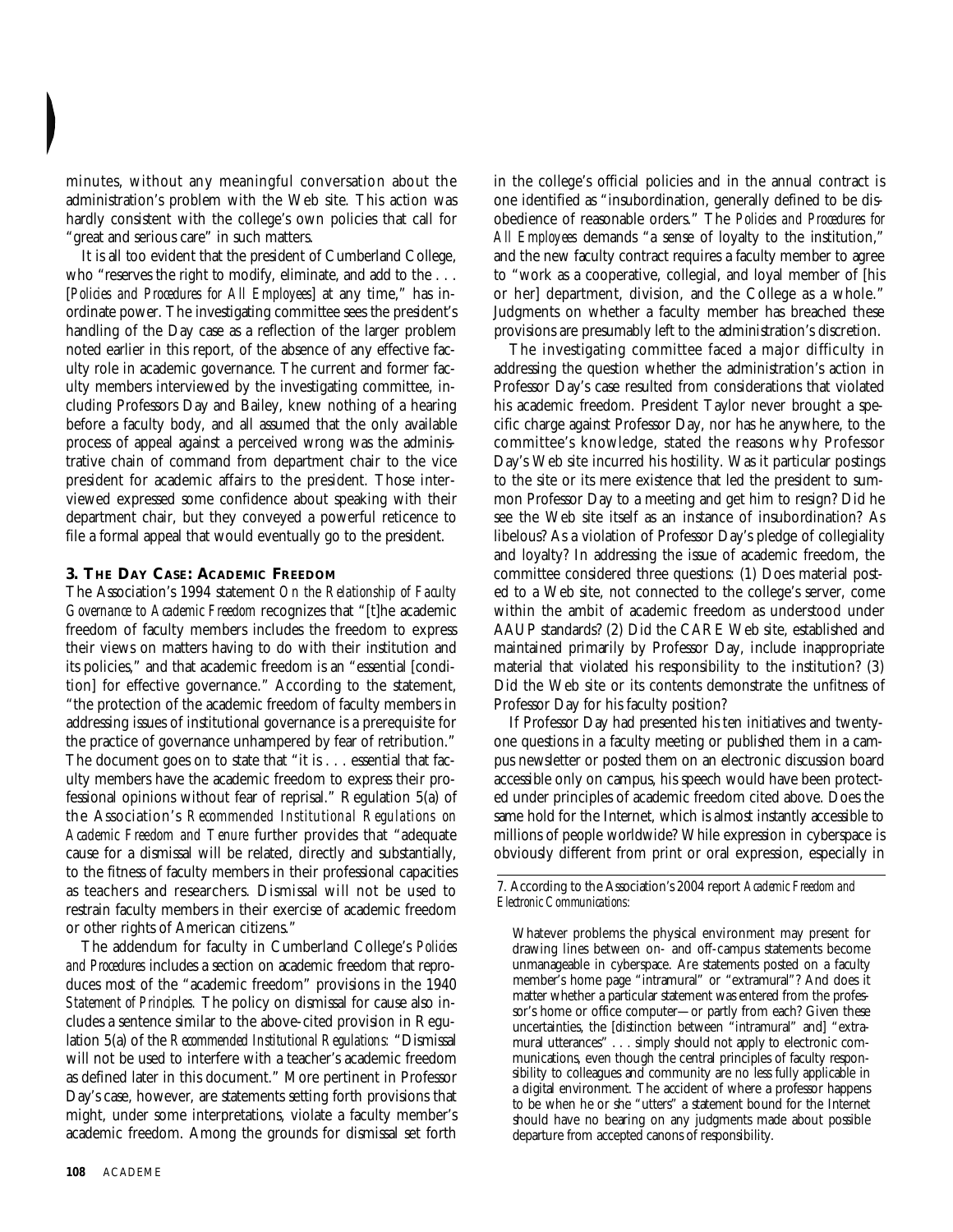the capacity to convey messages to a far wider audience, the difference is one of degree, not of kind. Principles of academic freedom are not diminished because of the advent of electronic communication.<sup>7</sup> The crucial issue, then, is not the Web site per se, or its location, but the purpose for which it was created and the nature of the material posted to it.

Professor Day's resorting to the creation of the CARE Web site is, of course, more understandable if one bears in mind the lack of any other mechanisms whereby individual members of the Cumberland College faculty believed that they could express dissenting views. As for its actual contents, did Professor Day's Web site include inappropriate material and therefore violate his responsibility to the college? CARE's five initiatives for "accountability" called for institutional practices that are basic for sound governance: faculty participation in institutional governance (either as a body of the whole or as a faculty senate), more openness with the faculty regarding the college's income and expenses, departmental budgets, annual contracts with good-faith estimates of salary and benefits, and a published salary scale based on qualifications, experience, tenure, and rank. The five initiatives for "reform" invited a discussion about the religious identity of Cumberland College, its relationship to the institution's Baptist heritage, and the significance of its current ties to the Kentucky Baptist Convention. These are discussions that most church-related colleges have from time to time. Some of the twenty-one questions posted on the initial Web site were more controversial, especially the three questions directed at President Taylor (whether he could get a vote of confidence, whether he was really qualified to be a college president, and whether his membership in the Masons was consistent with being president of a Christian college). There may be legitimate differences of opinion as to whether all were in good taste, and whether Professor Day exercised good judgment in not at least attempting to talk with President Taylor before he posted these questions online. But virtually all of the issues raised by Professor Day are matters of policy, structure, and practice that go to the heart of the mission of the college. So far as the investigating committee has been able to determine, none of the postings was knowingly untruthful, and none seemed malicious. The committee is not aware of anything that was posted on the Web site that warranted the extreme measures taken by the Cumberland College administration.

Did the Web site somehow demonstrate Professor Day's unfitness for his faculty position? While the site showed signs of naiveté and some carelessness with spelling and syntax, nothing posted there by Professor Day would seriously challenge the positive assessment of Professor Day's teaching and service rendered by students, colleagues, and particularly his department chair, Professor Bailey. The evidence clearly suggests that the actions taken by the administration against Professor Day were based on its intense displeasure with the

views and opinions he had expressed on the Web site, which Professor Day was entitled to express under principles of academic freedom. The investigating committee finds, therefore, that Professor Day's claim that he was dismissed for reasons that violated his academic freedom is supported by prima facie evidence that has been allowed to stand unrebutted by the administration.

The investigating committee wishes to note that it found no evidence of interference with academic freedom in the classroom itself but did find an overwhelming consensus that academic freedom at Cumberland does not extend to even the slightest criticism of the administration, especially the president. As will be developed more fully below, the investigating committee was repeatedly told that the campus is permeated by a culture of fear that stifles questions about administrative decisions, policies, and practices. There is even reticence to seek a conversation with the president. It seems that loyalty to Cumberland College has come to be understood as requiring subservience to the administration. It is unfortunate, but quite understandable, that Professor Day, instead of first trying to discuss his concerns about the college with President Taylor, felt it necessary to raise his questions in an (initially) anonymous, off-campus Web site. The consequences of that action certainly appear to justify those fears.

#### **4. THE BAILEY REAPPOINTMENT OFFER**

Cumberland College uses a standard reappointment contract for all faculty, irrespective of their years of prior service at the institution. It is an annual contact that ends at the stated date "unless a new agreement for an additional term of time has been entered into." The contract includes the following paragraphs:

14. The College's policy is to provide you with notice if you will not [be] offered employment beyond the term of this Agreement. This notice is normally given in writing on or before March 15.

15. Failure to provide you with notice that you will not be offered employment shall not entitle you to further employment.

16. The decision by the College not to offer you a subsequent contract is not a "termination" or "dismissal."

17. Unless you are employed by this Agreement as a tenured faculty member, the College makes no promise or representation concerning any further offer of employment beyond the term of this Agreement, and you should not rely upon any oral or written representations to the contrary. Employment by the College in faculty positions may occur only by formal Agreement signed by the President.

Thus, the reappointment contract provides nontenured faculty with no expectation of continued service after the annual contract's expiration.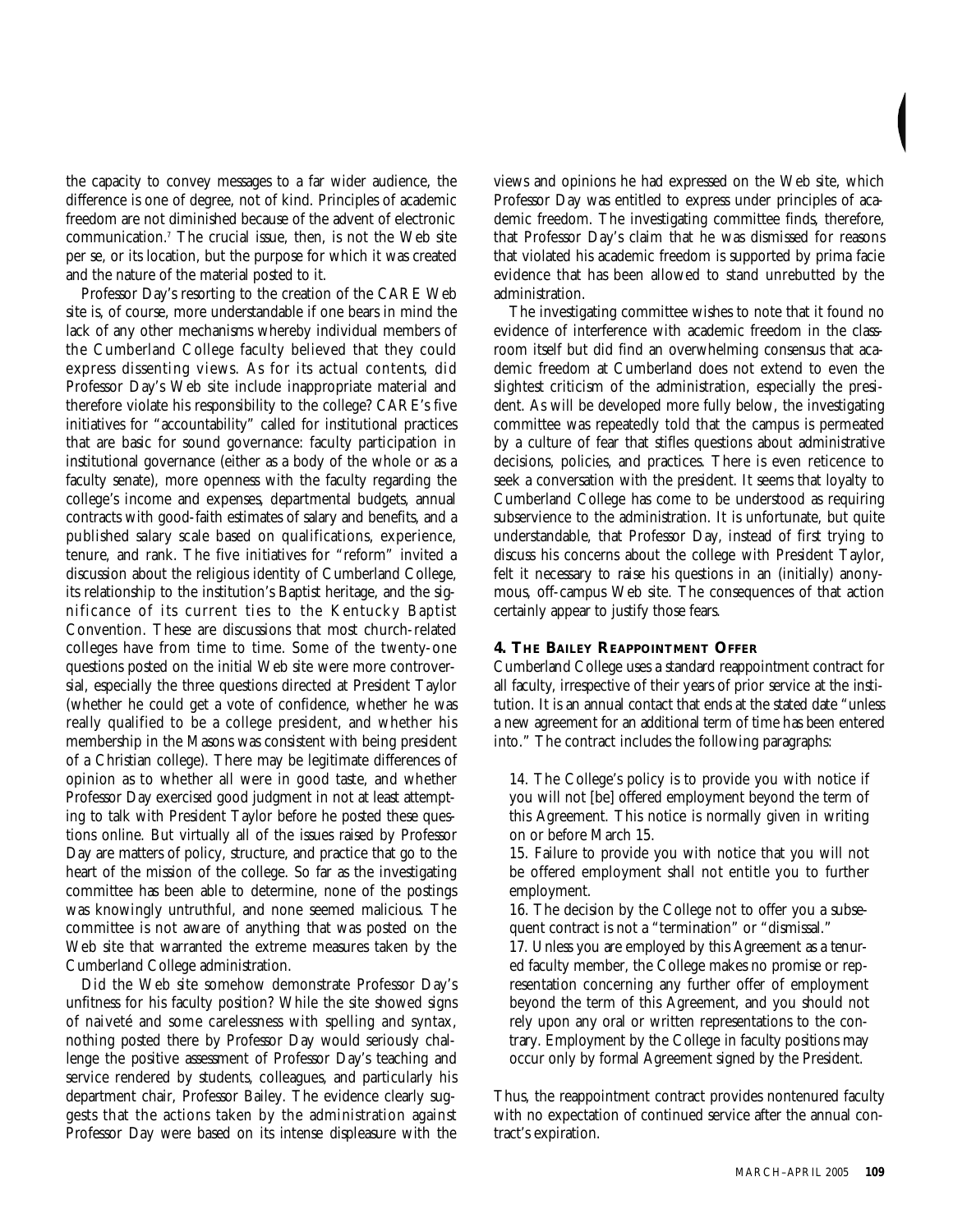The addendum for faculty in the college's *Policies and Procedures* contains the following provisions regarding nontenured faculty who receive notice of nonrenewal: "The faculty member may ask for an oral explanation in an informal interview with his departmental chairperson or the Vice President for Academic Affairs. A decision not to reappoint may be reviewed at any time during the current contract period." Paragraph 18 of the contract, however, states that the college's policy documents "are not contracts, except to the extent a portion of a publication is declared to be incorporated into this Agreement by specific reference." That paragraph also reserves to the college "the right to amend these publications and policies and procedures at any time and from time to time." Paragraph 9 of the contract incorporates the grievances policy included in the *Policies and Procedures for All Employees.* That document states, in part:

If any employee feels that he has been unfairly treated in any way, including . . . nonrenewal of his appointment on the faculty . . . , he shall submit a written statement of his grievance and any supporting evidence to the chairman of his department or administrative head. If the employee remains dissatisfied after discussions, then the department or administrative head shall submit the grievance, the employee's supporting evidence, and any materials developed by the department or administrative head and any recommendation he/she wishes to make to the President. The President shall review the grievance and make a final decision regarding it.

Although paragraph 20 governs an executed reappointment contract, it has implications for nonreappointment of nontenured faculty beyond the college's normal notification date of "on or before March 15" as provided in paragraph 14. Under paragraph 20, even when a reappointment contract for a nontenured faculty member has been formally executed, it can be terminated under the following conditions: "Notwithstanding any provision in this Agreement to the contrary, . . . you, or the College if you do not have tenure, may terminate this Agreement for any reason and without cause by giving written notice to the other at any time within sixty days of your execution of this Agreement. . . . Notice to you shall be personally delivered to you or mailed to the address shown on this Agreement."

Professor Bailey's "special contract" offer for the 2004–05 academic year included all of the provisions in paragraphs 14 through 18 of the new standard Cumberland College contract quoted above, which encompass the college's policy governing notice of nonrenewal. It also included a first paragraph, however, that was not part of the contract issued to other members of the faculty. As cited earlier in full, that paragraph would have permitted the administration to terminate Professor

Bailey's services "at any time and without cause, by giving [him] written notice to that effect," at which point his employment would terminate immediately, "and all [his] rights and the College's duties under this agreement [would] immediately cease." That paragraph differs fundamentally from the college's official regulations as stated in its *Policies and Procedures for All Employees.* According to that document, "All employees of the College are terminable-at-will unless otherwise provided in a written contract of employment. *In the absence of a written employment contract,* the College may terminate any employee, with or without cause or notice." (Emphasis added.) By contrast, the written contract offered to Professor Bailey changed his status to one of a terminable-at-will employee.

In his March 17 letter responding to and rejecting the "special contract," Professor Bailey took the position "that the nonstandard elements of the Contract offer represent a different, if not discriminatory and retaliatory, standard of treatment of me as compared to other faculty members at Cumberland College." The application of the at-will provision solely to him, he wrote, "leads me to conclude that the document is a thinly veiled attempt to dissuade me from continuing my employment at the college." He further interpreted the contract, along with the president's memorandum, to be "a poorly veiled threat" to his continuance there or his employment elsewhere, and he concluded with the complaint that the nonstandard contract was also "an attempt to dissuade or limit any possible legal action in connection with my employment."

It is undisputed that Professor Bailey's "special contract" imposed standards different from those applied to other faculty. The president's own memorandum acknowledged that it was "not the standard contract being offered to [other] faculty." The substance of the differences imposed by the terminableat-will provision, in and of itself, made it highly unlikely that Professor Bailey would have accepted such a contract. Indeed, the provisions of the "special contract" were, on their face, of such an unacceptable nature and placed his employment at so great a risk that they made it safe to predict that Professor Bailey would reject it, thereby automatically triggering the clause in the president's memorandum that specified that "this letter shall constitute written notice that your appointment to the faculty will not be renewed, and at the conclusion of the present term of your appointment your employment will end."

Employment-at-will contracts are by definition inimical to academic freedom and academic due process, because their contractual provisions permit infringements on what academic freedom is designed to protect. Since faculty members under at-will contracts serve at the administration's pleasure, their services can be terminated at any point because an administrator objects to any aspect of their academic performance, communications as a citizen, or positions on academic governance—or simply to their personalities. Should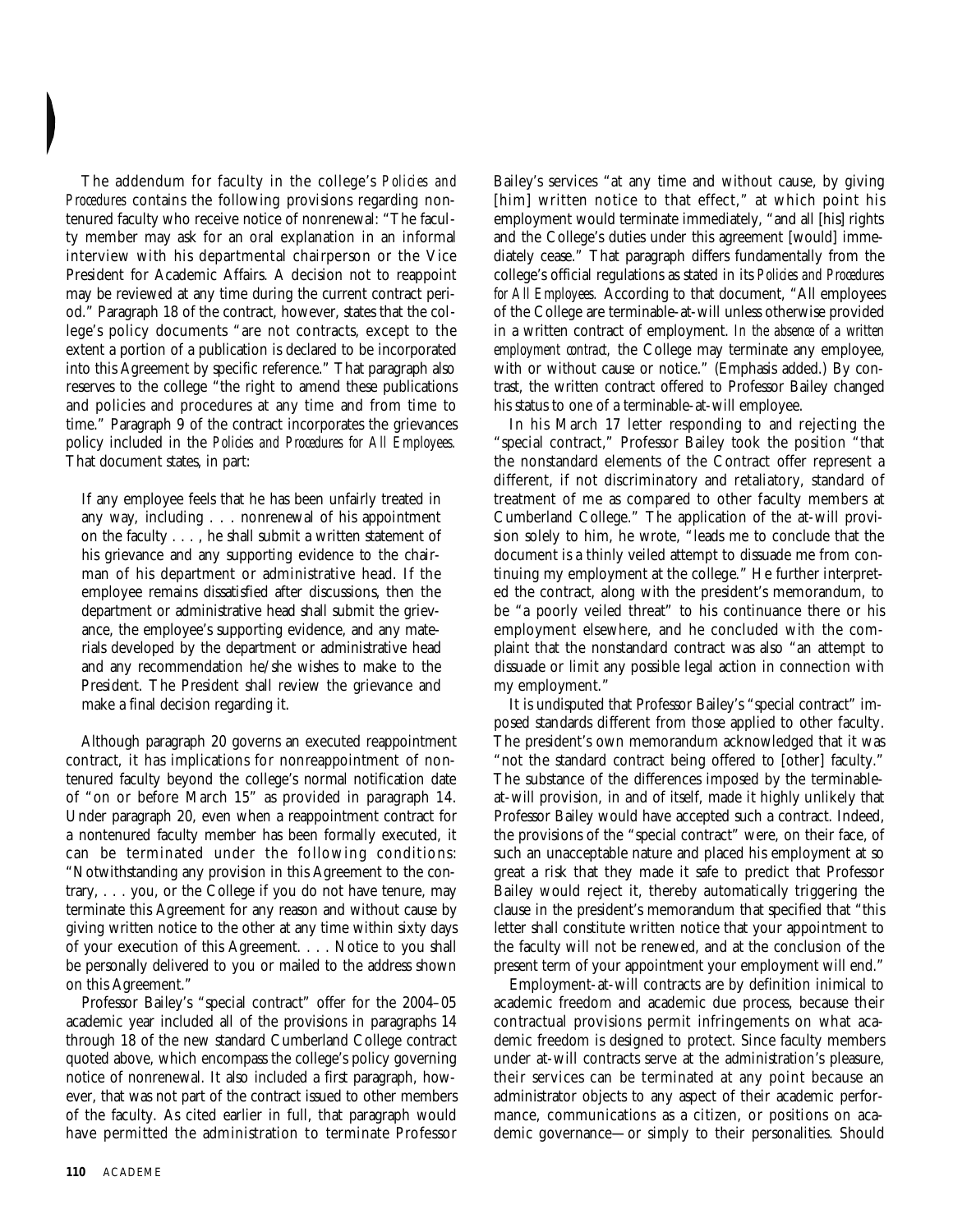this happen, these faculty members have no recourse, since the conditions of their appointment leave them without the procedural safeguards of academic due process. Moreover, the mere presence of at-will conditions has a chilling effect on the exercise of academic freedom. Faculty members placed at constant risk of losing their position by incurring the displeasure of the administration must always be on guard against doing so.

Professor Bailey alleged in his March 17 response to President Taylor that the president's offer denying him reappointment without unacceptable conditions was based on considerations that violated his academic freedom. He claimed that the administration's overall evaluation of his academic performance, which produced the "special contract," was not based on the actual record of his academic and administrative work and was not an accurate assessment of it. Rather, he alleged, it was based on the displeasure of President Taylor and Dr. Good with him, displeasure stemming from statements that he made or refused to make and actions that he took or declined to take in regard to Professor Day. As noted earlier, Professor Bailey alleged that the president and college counsel had used "intimidation tactics" in attempting to influence his testimony at Professor Day's unemployment hearing. He also complained that the memorandum and the "special contract" were issued "in part because I refused to sacrifice my integrity in order to stay in your graces. On several occasions you and Dr. Good have required that I take actions that would have been unethical."

The Association's *Statement on Procedural Standards in the Renewal or Nonrenewal of Faculty Appointments* provides that when faculty members "assert that they have been given notice of nonreappointment in violation of academic freedom . . . , they are entitled to an opportunity to establish their claim in accordance with Regulation 10 of the *Recommended Institutional Regulations."* Under those specific review procedures, the faculty member should be afforded a hearing before an elected body of faculty peers. As noted above, Cumberland College's policies make no provision for review of a faculty member's complaint by a faculty body. Moreover, in responding on April 8, 2004, to the AAUP's staff about the Association's concerns in the case of Professor Bailey, President Taylor wrote, "When the term of an appointment of a nontenured member of the faculty expires, the College is free to choose whether it will offer the faculty member a subsequent appointment. If the College chooses to offer a subsequent appointment, the College may attach whatever terms and conditions to that offer the College believes will best serve the academic interests of this institution."

As to Professor Bailey's claim that the decision to deny him reappointment by imposing unacceptable conditions violated his academic freedom, President Taylor, in citing the reasons for issuing Professor Bailey a "special contract," stated in his memorandum that "I have been dissatisfied with your performance," and went on to "describe three instances of poor performance." As previously noted, these "instances" included: (1) Professor Bailey's refusal to tell the administration, in advance of a legal proceeding, what he had said to Professor Day prior to the latter's October 13 meeting in President Taylor's office; (2) the content of his testimony at the unemployment hearing and his lack of authorization to converse with Professor Day about the topic; and (3) his "insubordination" for refusing to arrange for Professor Day's personal belongings to be returned to him. Nothing in these instances related to Professor Bailey's academic performance, and the investigating committee is unaware of any questions having been raised about his professional fitness. In his response to the president, Professor Bailey took strong exception to the accuracy of each of the president's claims and to the broader allegation that his performance was "poor." He set forth a factual record of both his original faculty and department chair responsibilities for the 2003–04 academic year and enumerated nine duties, including increases in his teaching load and academic advising, which had been added by the administration after October 13 and Professor Day's dismissal. He reported that he had "successfully completed these duties and many additional tasks," and he concluded, "I believe that my actions and the quality of my work in the face of a dramatically increased workload and very difficult circumstances are clear and substantial evidence of the level of my commitment to Cumberland College and the Department of Social Work in the current academic year."

While silent on Professor Bailey's academic performance, the "instances of poor performance" cited in President Taylor's memorandum focused exclusively on Professor Bailey's speech and conduct as a department chair in the circumstances linked to the case of Professor Day. The investigating committee finds that the administration's decision to impose unacceptable terms and conditions on Professor Bailey's reappointment was based principally, if not exclusively, on its displeasure with his speech and conduct relating to the case of Professor Day. The committee construes the conditions attached to Professor Bailey's contract offer as a form of retaliation by the administration against him for his disagreement with administrative directives related to its case against Professor Day. The investigating committee accordingly finds this action to have been taken in violation of Professor Bailey's academic freedom.

#### **5. NOTICE OR SEVERANCE SALARY**

Regulation 8 of the Association's *Recommended Institutional Regulations on Academic Freedom and Tenure* addresses severance arrangements when an appointment is terminated. It states that, in all cases except those involving moral turpitude, "the faculty member will receive salary or notice in accordance with the following schedule: . . . at least one year, if the deci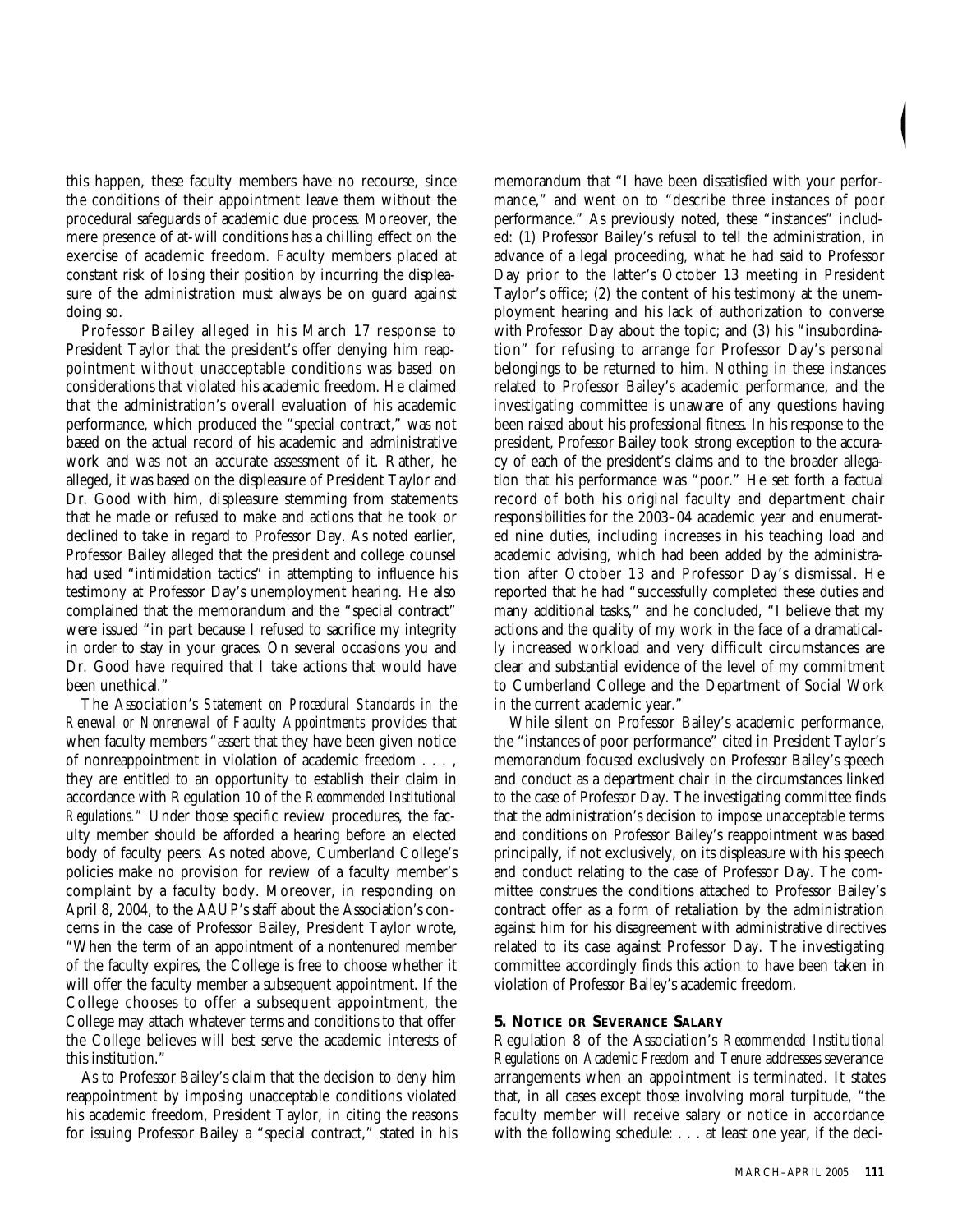sion is reached after eighteen months of probationary service or if the faculty member has tenure." In the case of a probationary faculty member in his or her second year of service who is denied reappointment, the Association's *Standards for Notice of Nonreappointment* call for notice to be given in writing no later than December 15.

The Cumberland College regulations in effect during the 2003–04 academic year provided for notice by March 15 if an appointment is not to be renewed for an additional year. There is no provision regarding notice or severance salary in a dismissal for cause.

In the case of Professor Day, the college ceased paying him any further salary effective with his separation from the faculty. Since, in the investigating committee's judgment, Professor Day was dismissed in his fourth year of service, and since the administration did not charge him with moral turpitude, the committee finds that he was entitled to at least one year of severance salary under the Association's standards.

In the case of Professor Bailey, the administration's position is that it offered him a contract for the 2004–05 academic year, which he declined, and that he was therefore not entitled to anything further. The investigating committee disagrees. As noted above, the conditions of the "special contract" made it all but inevitable that Professor Bailey would not accept it, thus triggering the termination of his services. The committee finds that his case is essentially one of nonreappointment, and that under the Association's standards Professor Bailey, a secondyear faculty member, should have been notified of nonreappointment no later than December 15 of that academic year. He was, therefore, entitled to one year of severance salary.

#### **6. CLIMATE FOR ACADEMIC FREEDOM**

Prompted by the issues raised in the cases of Professors Day and Bailey, the investigating committee inquired into the general conditions for academic freedom at Cumberland College. Since President Taylor stated that the committee was not welcome on campus, its access to faculty members was limited to those who agreed to interviews at another location. Nevertheless, the committee is confident that the interviews it conducted and the other available information provide a sufficient basis for the comments that follow.

The views of current and former faculty members with whom the committee spoke indicated that the climate for academic freedom at Cumberland College differs according to context and substance. As noted above, they told the committee that faculty enjoy academic freedom in their classes in teaching their subjects. By contrast, however, they reported that they do not feel free to address topics of college concern in any forum. They described a climate of fear about what faculty members may say and do, a fear based on what they know or have been told has happened to others. They expressed a particular fear that criticizing the administration and its opera-

tion of the college could place a faculty member's appointment in jeopardy. General meetings of the faculty, where the president presides and reports on what has been or will be happening at the college, are the faculty's only formal forum, and the committee was told that the climate is such that faculty who attend do not feel free to raise questions even there.

Another indication of the atmosphere for academic freedom appeared regarding the investigating committee's interviews. As noted above, the Association's staff had reported that some current faculty members who agreed to be interviewed requested that the interviews be conducted at an out-of-town site, apparently because of concern that the administration might retaliate against them simply for meeting with the committee. Fear that the administration might learn that a person had met with the committee also emerged during interviews, as concerns were expressed about preserving the confidentiality of their testimony.

The actions by the administration against Professors Day and Bailey, the complete absence of mechanisms for faculty review of what the administration did in these cases, and faculty fears of retaliation all appear to the investigating committee to reflect an atmosphere of intimidation that effectively forestalls the exercise of academic freedom at Cumberland College.

# **VII. Conclusions**

1. By requiring Professor Robert Day to choose between resignation and immediate discharge under the circumstances that have been described, by failing to pursue discussions with him looking toward a mutually acceptable settlement, by refusing to accept his withdrawal of the oral resignation it effectively coerced from him, and by failing to provide for a faculty hearing, the administration of Cumberland College deprived Professor Day of academic due process as set forth in the 1940 *Statement of Principles on Academic Freedom and Tenure* and the 1958 *Statement on Procedural Standards in Faculty Dismissal Proceedings.*

2. Professor Day's claim that the administration, in acting against him because of displeasure with his Web site, thereby violated his academic freedom is supported by prima facie evidence that the administration has not rebutted.

3. The special contract that the administration proffered to Professor James Bailey can reasonably be construed as intended to force his departure from the faculty. The severity of its terms effectively denied him reappointment.

4. The administration acted against Professor Bailey because of his disagreement with its directives regarding Professor Day, thereby violating Professor Bailey's academic freedom.

5. Neither Professor Day nor Professor Bailey was given the notice or severance salary called for in the Association's recommended standards.

6. The policies of Cumberland College, including the grievance procedure, do not provide for faculty hearings of any kind. College policies and practices preclude any effective faculty